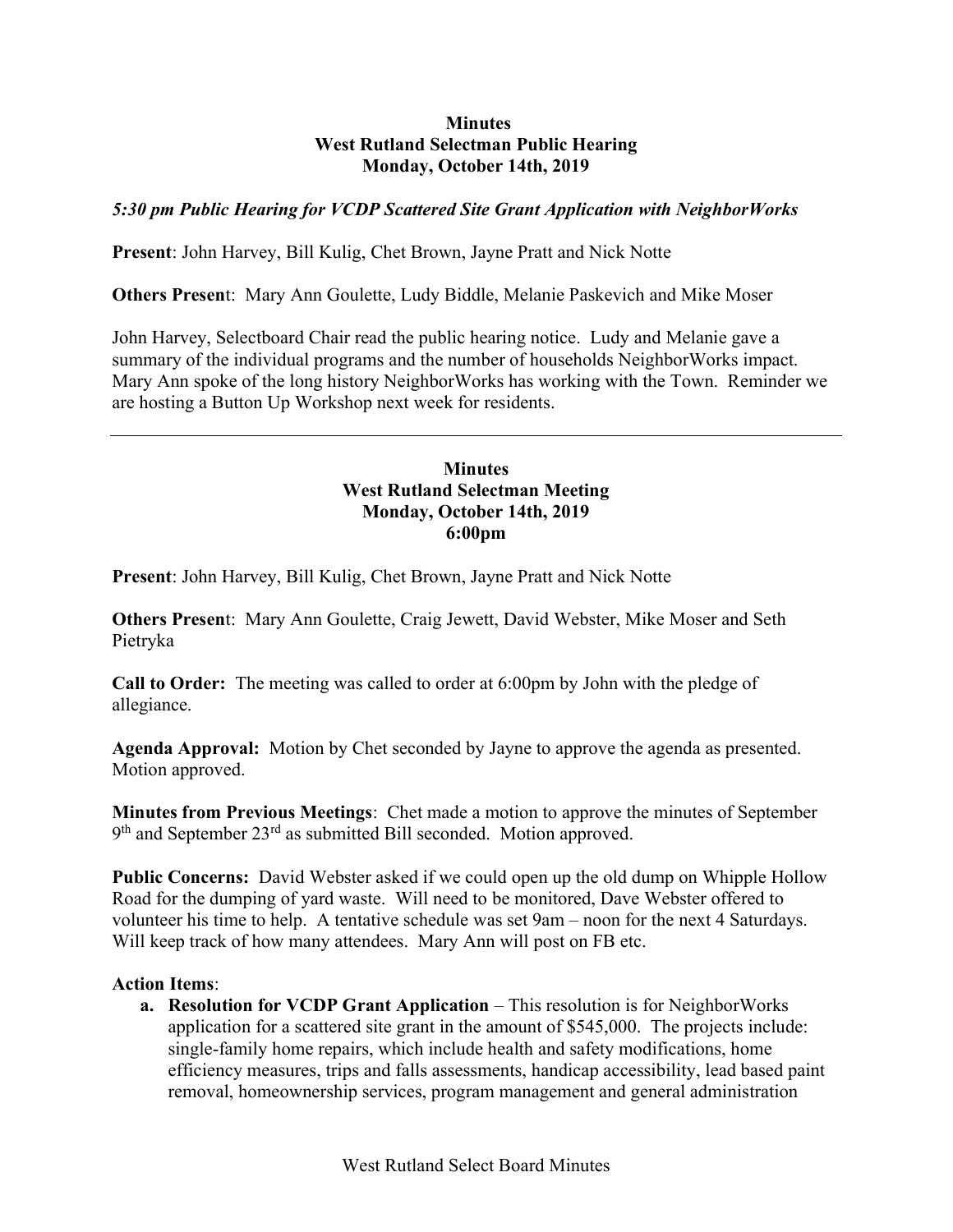serving Addison, Rutland, and Bennington counties. Mary Ann reminded everyone that we are hosting a button up workshop with Efficiency Vermont and NeighborWorks on Oct 23<sup>rd</sup>. Chet made a motion to sign the resolution for the VCDP grant application for NeighborWorks scattered site application for \$545,000. Seconded by Bill. Motion approved.

- b. Pleasant Street Water Line Project Craig Jewett from Otter Creek Engineering was present to discuss the timeline and costs of the project. The new line of 2,000 feet runs along Pleasant Street from Sheldon to Thrall. It will replace the undersized 4" pipe with a 12" pipe and will now provide the proper fire suppressant capacity. It will be in the same location as the old line and we will not disturb curb and sidewalks. We will need to vote on the bond in March for the total price of \$725,000 however we may get grants from the drinking water fund. Construction will be in the fall of 2020.
- c. Review RFQ submissions for Dewey Avenue Project FEMA will pay for the temporary fix which is nearly complete. We advertised for RFQ for engineering and geotechnical services to design a permanent fix. Two firms responded Dubois & King and Otter Creek Engineering. Both firms have worked previously with the Town in many capacities. Otter Creek has teamed up with Sanborn Head Geotechnical. Sanborn worked on a previous slide on Dewey Avenue and Otter Creek just completed a project in Shrewsbury. Bill made a motion to hire Otter Creek Engineering for engineering services to assist the Town with a permanent fix for the Dewey Avenue slope repair. Seconded by Nick. Motion approved unanimously.
- **d.** Lister Errors  $\&$  Omissions After the reappraisal was completed, the listers made and error in updating the correct exemptions for the subsidized housing units for Colonial West, Rutland West and Stanislaus Housing into our software. There will be no change to the municipal grand list. The Masonic Lodge exemption that was voted on by the voters was also missed, this will result in the reduction to the grand list of \$27,200. Motion made by Bill seconded by Nick to accept the corrections from the listers on the subsidized housing properties and Masonic Lodge. Motion passed.

### Discussion Items:

### a. Town Manager's Report:

- a. Mary Ann and Seth spoke about the software upgrade for the water meters. This month we were barely able to get the readings because the software is old and the computer crashed. Plus the meters and the MXU's are not supported anymore and we only have a few left in stock. The price for the upgrade that will read the old and new meters, plus 25 new meters is \$18,500. The other options are to find a new water meter system and software or not use a water metering system. We believe one of our bonds requires us to use a water meter system. Chet made the motion to upgrade our existing water meter system plus 25 new meters for \$18,500. Seconded by Bill. Motion approved.
- **b.** We are awaiting another quote for a generator at Elm Street.

### Board Member Concerns: